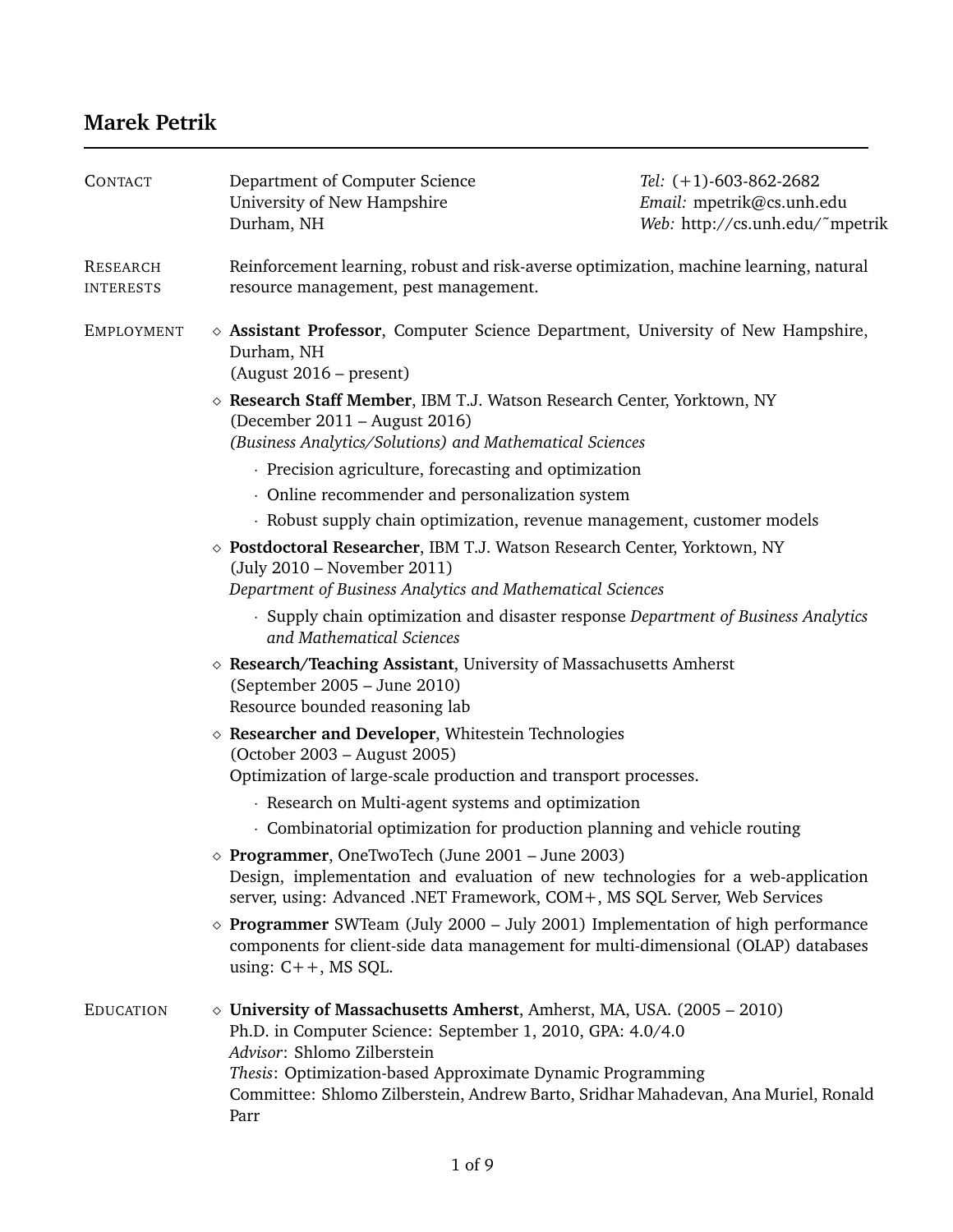|                                                      | $\diamond$ University of Massachusetts Amherst, Amherst, MA, USA. (2005 – 2008)<br>M.Sc. in Computer Science, May 2008, GPA: 4.0/4.0                                                                                                                            |
|------------------------------------------------------|-----------------------------------------------------------------------------------------------------------------------------------------------------------------------------------------------------------------------------------------------------------------|
|                                                      | $\diamond$ Univerzita Komenskeho, Bratislava, Slovakia. (2000 – 2005)<br>B.Sc. in Computer Science, graduated: June 2005                                                                                                                                        |
|                                                      | Major in Artificial Intelligence and Parallel Algorithms<br>GPA: 3.84/4.0 Graduation thesis: Learning Parallel Portfolios of Algorithms                                                                                                                         |
| <b>JOURNAL</b><br><b>ARTICLES</b>                    | $\diamond$ Dan Iancu, Marek Petrik, Dharmashankar Subramanian, Tight approximations of dy-<br>namic risk measures, Mathematics of Operations Research 40(3), 2015.                                                                                              |
|                                                      | $\diamond$ Amit Dhurandhar, Marek Petrik, <i>Efficient and accurate methods for updating generalized</i><br>linear models with multiple feature additions, Journal of Machine Learning Research<br>15:2607-2627, 2014.                                          |
|                                                      | ◇ Markus Ettl, Prateek Jain, Ronny Luss, Marek Petrik, Rajesh Ravi, Chitra Venkatra-<br>mani, Combining social media and customer behavior analytics for personalized customer<br>engagements, IBM Journal of Research and Development 58(5/6):7:1-7:12, 2014.  |
|                                                      | $\diamond$ Marek Petrik and Shlomo Zilberstein, Robust approximate bilinear programming for<br>value function approximation, Journal of Machine Learning Research 12:3027-3063,<br>2011                                                                         |
|                                                      | $\diamond$ Marek Petrik, Optimization-based Approximate Dynamic Programming, Ph.D. Disserta-<br>tion 2010, University of Massachusetts Amherst.                                                                                                                 |
|                                                      | $\diamond$ Marek Petrik and Shlomo Zilberstein, A bilinear programming approach for multiagent<br>systems, Journal of Artificial Intelligence Research 35:235-274, 2009.                                                                                        |
|                                                      | $\diamond$ Jeff Johns, Marek Petrik, and Sridhar Mahadevan, Hybrid Least-Squares Algorithms for<br>Approximate Policy Evaluation, Machine Learning 76(2):243–256 and European Con-<br>ference on Machine Learning (ECML), 2009.                                 |
|                                                      | $\diamond$ Marek Petrik and Shlomo Zilberstein, Learning parallel portfolios of algorithms, Annals<br>of Mathematics and Artificial Intelligence, 48(1-2):85-106, 2006.                                                                                         |
| <b>REFEREED</b><br><b>CONFERENCE</b><br>PUBLICATIONS | $\diamond$ Andrea Tirinzoni, Xiangli Chen, Marek Petrik and Brian Ziebart, <i>Policy-Conditioned Un</i> -<br>certainty Sets for Robust Markov Decision Processes, Neural Information Processing Sys-<br>tems (NIPS), 2018, (Acceptance rate: 20%, spotlight 3%) |
|                                                      | ◇ Ching Pang Ho, Marek Petrik, Wolfram Wiesemann, Fast Bellman Updates for Robust<br>MDPs, International Conference on Machine Learning (ICML), 2018, (Acceptance rate:<br>24%)                                                                                 |
|                                                      | $\diamond$ Bence Cserna, Marek Petrik, Reazul Hasan Russel, Wheeler Ruml, Value Directed Ex-<br>ploration in Multi-Armed Bandits with Structured Priors, Uncertainty in Artificial Intelli-<br>gence (UAI), 2017. (Acceptance rate: 31%)                        |
|                                                      | $\diamond$ Adam N. Elmachtoub, Ryan McNellis, Marek Petrik, A Practical Method for Solving Con-<br>textual Bandit Problems Using Decision Trees, Uncertainty in Artificial Intelligence (UAI),<br>2017. (Plenary presentation, Acceptance rate: 31%)            |
|                                                      | $\diamond$ Stephen Becker, Ban Kawas, Karthikeyan N. Ramamurthy, Marek Petrik, Robust Partially-                                                                                                                                                                |

*Compressed Least-Squares*, National Conference of AAAI, 2017 (Acceptance rate: 25%)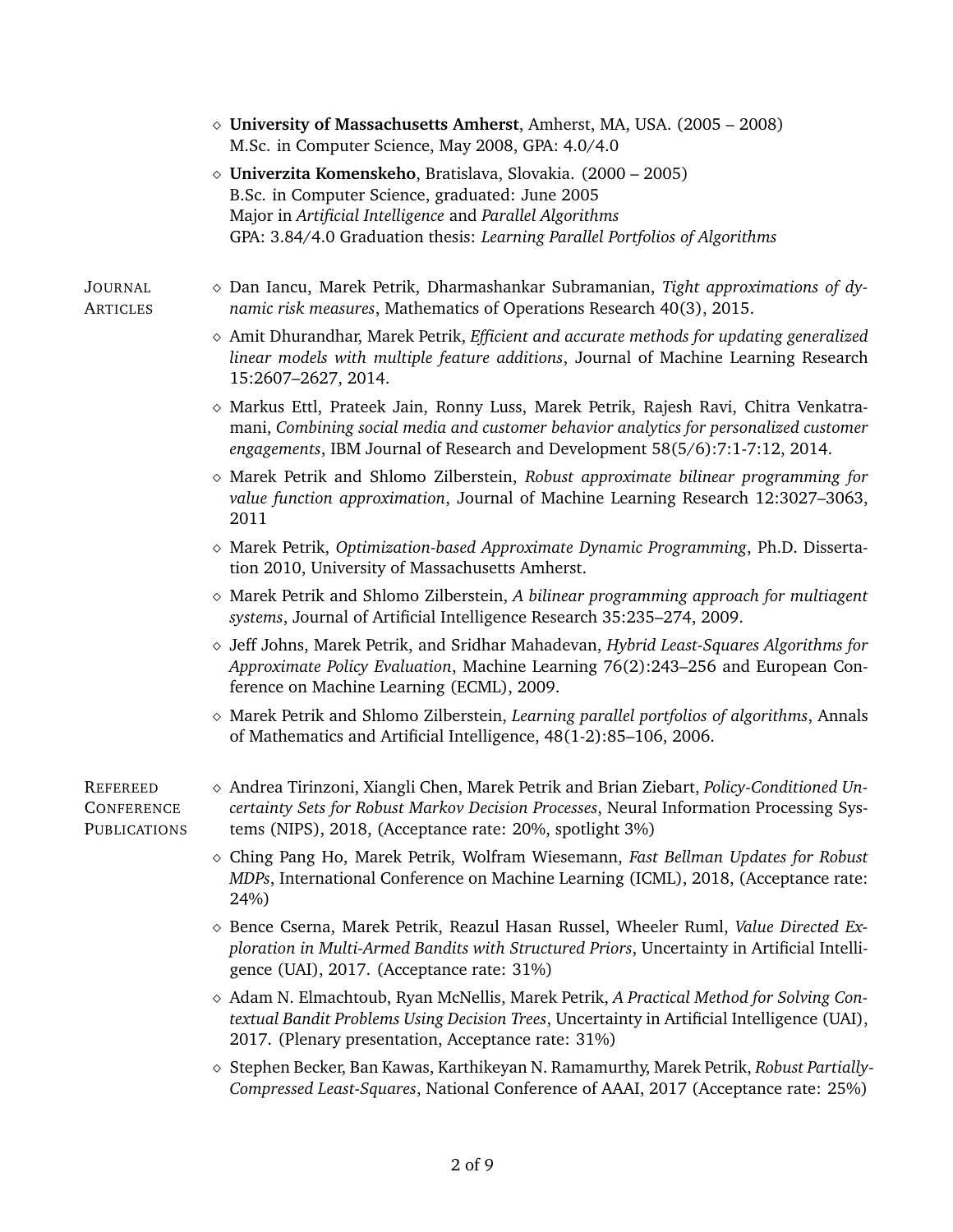- Marek Petrik, Yinlam Chow, Mohammad Ghavamzadeh, *Safe Policy Improvement by Minimizing Robust Baseline Regret*, Advances in Neural Information Processing Systems (NIPS) 2016, (Acceptance rate: 22%)
- Marek Petrik, Ronny Luss, *Interpretable Policies for Dynamic Product Recommendations*, Uncertainty in Artificial Intelligence (UAI) 2016, (Acceptance rate: 31%).
- Bo Liu, Ji Liu, Mohammad Ghavamzadeh, Sridhar Mahadevan, Marek Petrik, *Finite-Sample Analysis of Proximal Gradient TD Algorithms*, Uncertainty in Artificial Intelligence (UAI), 2015, (Best Student Paper Award) (Acceptance rate: 25 %)
- Marek Petrik, Xiaojian Wu, *Optimal Threshold Control for Energy Arbitrage with Degradable Battery Storage*, Uncertainty in Artificial Intelligence (UAI), 2015, (Acceptance rate: 25%)
- Marek Petrik, Dharmashankar Subramanian, *RAAM: The benefits of robustness in approximating aggregated MDPs in reinforcement learning*, Neural Information Processing Systems (NIPS), 2014. (Acceptance rate: spotlight 4.8%)
- Francisco Barahona, Markus Ettl, Marek Petrik, Peter Rimshnick, *Optimizing deliveries in agile supply chains with demand shocks*, Winter Simulation Conference, 2013.
- Janusz Marecki, Marek Petrik, Dharmashankar Subramanian, *Solution methods for constrained Markov decision process with continuous probability modulation*, Conference on Uncertainty in Artificial Intelligence (UAI), 2013. (Acceptance rate: 31%)
- Marek Petrik and Dharmashankar Subramanian, *An approximate solution method for large risk-averse Markov decision processes*, Conference on Uncertainty in Artificial Intelligence (UAI), 2012. (Acceptance rate: 31%)
- Marek Petrik, *Approximate dynamic programming by minimizing distributionally robust bounds*, International Conference on Machine Learning (ICML), 2012. (Acceptance rate: 27%)
- Marek Petrik and Shlomo Zilberstein, *Resource management using point-based dynamic programming*, Proceedings of the 25th Conference on Artificial Intelligence (AAAI), 2011. (Acceptance rate 24.8%)
- Marek Petrik, Gavin Taylor, Ron Parr, and Shlomo Zilberstein, *Feature selection using regularization in approximate linear programs for Markov decision processes*, Proceedings of the International Conference on Machine Learning (ICML) 27, 2010. (Acceptance rate: 26%)
- Marek Petrik and Shlomo Zilberstein, *Robust value function approximation using bilinear programming*, Proceedings of the Advances in Neural Information Processing Systems (NIPS) 22, 2009. (Acceptance rate — spotlight: 8%)
- Marek Petrik and Shlomo Zilberstein, *Constraint relaxation in approximate linear programs*, Proceedings of the International Conference on Machine Learning (ICML), 2009. (Acceptance rate 26%)
- Marek Petrik and Bruno Scherrer, *Biasing approximate dynamic programming with a lower discount factor*, Proceedings of the Advances in Neural Information Processing Systems (NIPS) 21, 2008. (Acceptance rate 27%)
- Marek Petrik and Shlomo Zilberstein, *Learning heuristic functions through approximate linear programming*, Proceedings of the International Conference on Automated Planning and Scheduling (ICAPS), 2008. (Acceptance rate 34%)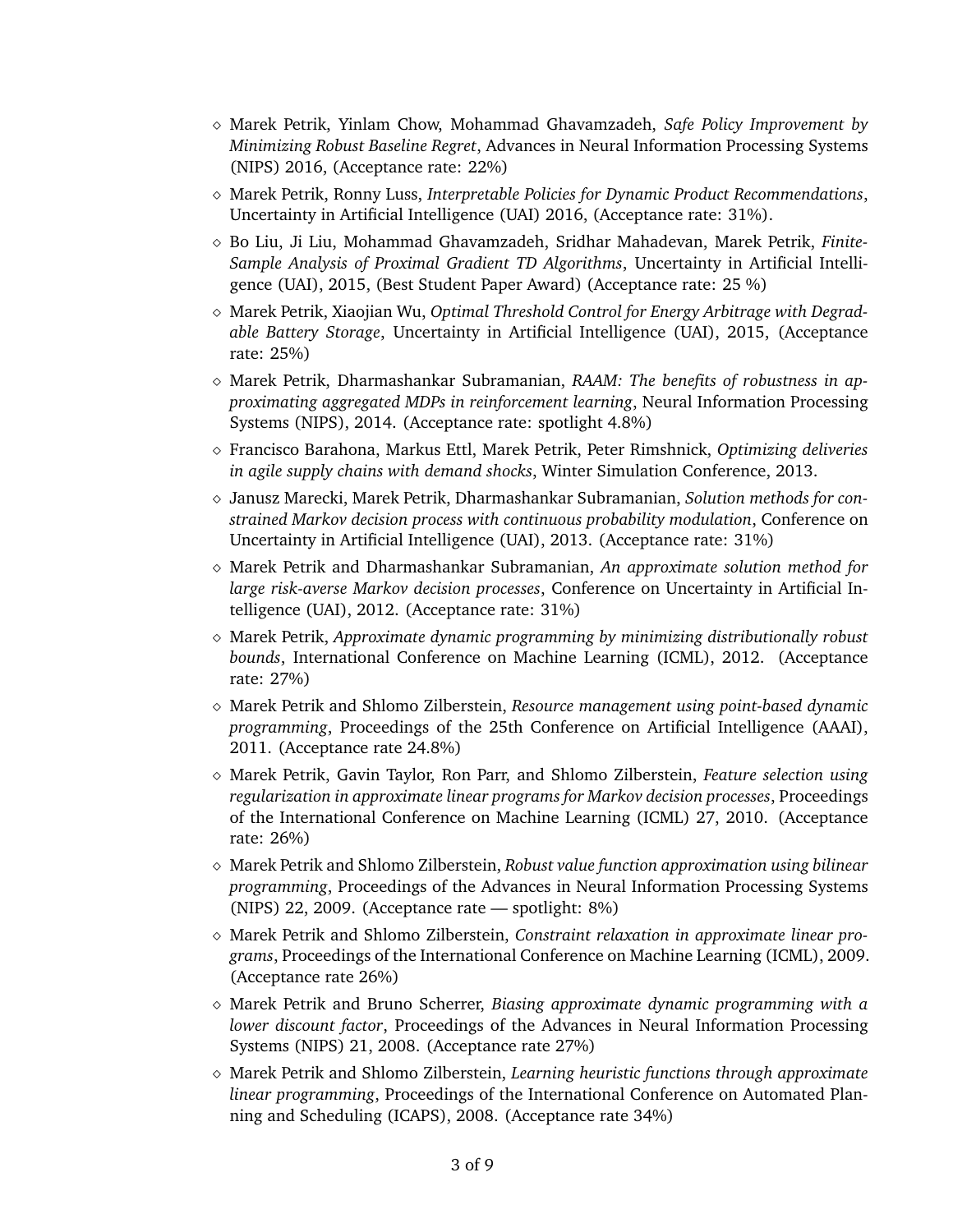|                                             | $\diamond$ Martin Allen, Marek Petrik, and Shlomo Zilberstein, Interaction structure and dimen-<br>sionality in decentralized problem solving, Proceedings of the Conference on Artificial<br>Intelligence (AAAI) (Short Paper), 2008. (Acceptance rate 26%)   |
|---------------------------------------------|----------------------------------------------------------------------------------------------------------------------------------------------------------------------------------------------------------------------------------------------------------------|
|                                             | $\diamond$ Marek Petrik and Shlomo Zilberstein, Anytime coordination using separable bilinear pro-<br>grams, Proceedings of the Conference on Artificial Intelligence (AAAI), 2007. (Accep-<br>tance rate 27%)                                                 |
|                                             | $\diamond$ Marek Petrik An analysis of Laplacian methods for value function approximation in MDPs,<br>Proceedings of the International Joint Conference on Artificial Intelligence (IJCAI),<br>2007 (Acceptance rate 16%)                                      |
|                                             | ◇ Marek Petrik and Shlomo Zilberstein, Average-reward decentralized Markov decision pro-<br>cesses, Proceedings of the International Joint Conference on Artificial Intelligence (IJ-<br>CAI), 2007 (Acceptance rate 16%)                                      |
| PEER-<br><b>REVIEWED</b><br><b>SYMPOSIA</b> | $\diamond$ Bahram Behzadian, Marek Petrik, Feature Selection by Singular Value Decomposition for<br>Reinforcement Learning, Prediction and Generative Modeling in Reinforcement Learn-<br>ing Workshop, IJCAI/ICML 2018.                                       |
|                                             | $\diamond$ Andrea Tirinzoni, Xiangli Chen, Marek Petrik and Brian Ziebart, <i>Policy-Conditioned Un</i> -<br>certainty Sets for Robust Markov Decision Processes, Planning and Learning Workshop,<br>IJCAI/ICML 2018.                                          |
|                                             | $\diamond$ Andreas Lydakis, Jenica Allen, Marek Petrik, Tim Szewczyk, Computing Robust Strate-<br>gies for Managing Invasive Plants, AI for Wildlife Conservation Workshop at IJCAI/ICML,<br>2018.                                                             |
|                                             | ◇ Talha Siddique, Shadi S. Atallah, Marek Petrik, Farm spatial configurations for increased<br>pest resistance, Northeastern Agricultural and Resource Economics Association, 2018.                                                                            |
|                                             | $\diamond$ Talha Siddique, Shadi S. Atallah, Marek Petrik, Optimal farm spatial configurations<br>for increased pest resistance: a bio-economic application to apple orchards, Southern<br>Economic Alliance meeting, 2018.                                    |
|                                             | $\diamond$ Bahram Behzadian, Marek Petrik, Low-rank Feature Selection for Reinforcement Learn-<br>ing, International Symposium on Artificial Intelligence and Mathematics, 2018.                                                                               |
|                                             | ◇ Amit Dhurandhar, Sechan Oh, Marek Petrik, Building an Interpretable Recommender via<br>Loss-Preserving Transformation, ICML Workshop on Human Interpretability in Machine<br>Learning (WHI 2016), 2016.                                                      |
|                                             | $\diamond$ Marek Petrik, Yinlam Chow, Mohammad Ghavamzadeh, Safe Policy Improvement by<br>Minimizing Robust Baseline Regret, ICML Workshop on Reliable Machine Learning in<br>the Wild, 2016.                                                                  |
|                                             | $\diamond$ Marek Petrik, Dharmashankar Subramanian, RAAM: The Benefits of Robustness in Ap-<br>proximating Aggregated MDPs in Reinforcement Learning, From Bad Models to Good<br>Policies (Sequential Decision Making under Uncertainty), NIPS Workshop, 2014. |
|                                             | $\diamond$ Marek Petrik, Distributionally Robust Approach to Approximate Dynamic Programming,<br>European Workshop on Reinforcement Learning, 2012.                                                                                                            |
|                                             | $\diamond$ Brenda Dietrich, Markus Ettl, Roger D. Lederman, Marek Petrik, Optimizing the end-to-<br>end value chain through demand shaping and advanced customer analytics, 11th Inter-<br>national Symposium on Process Systems Engineering, 2012.            |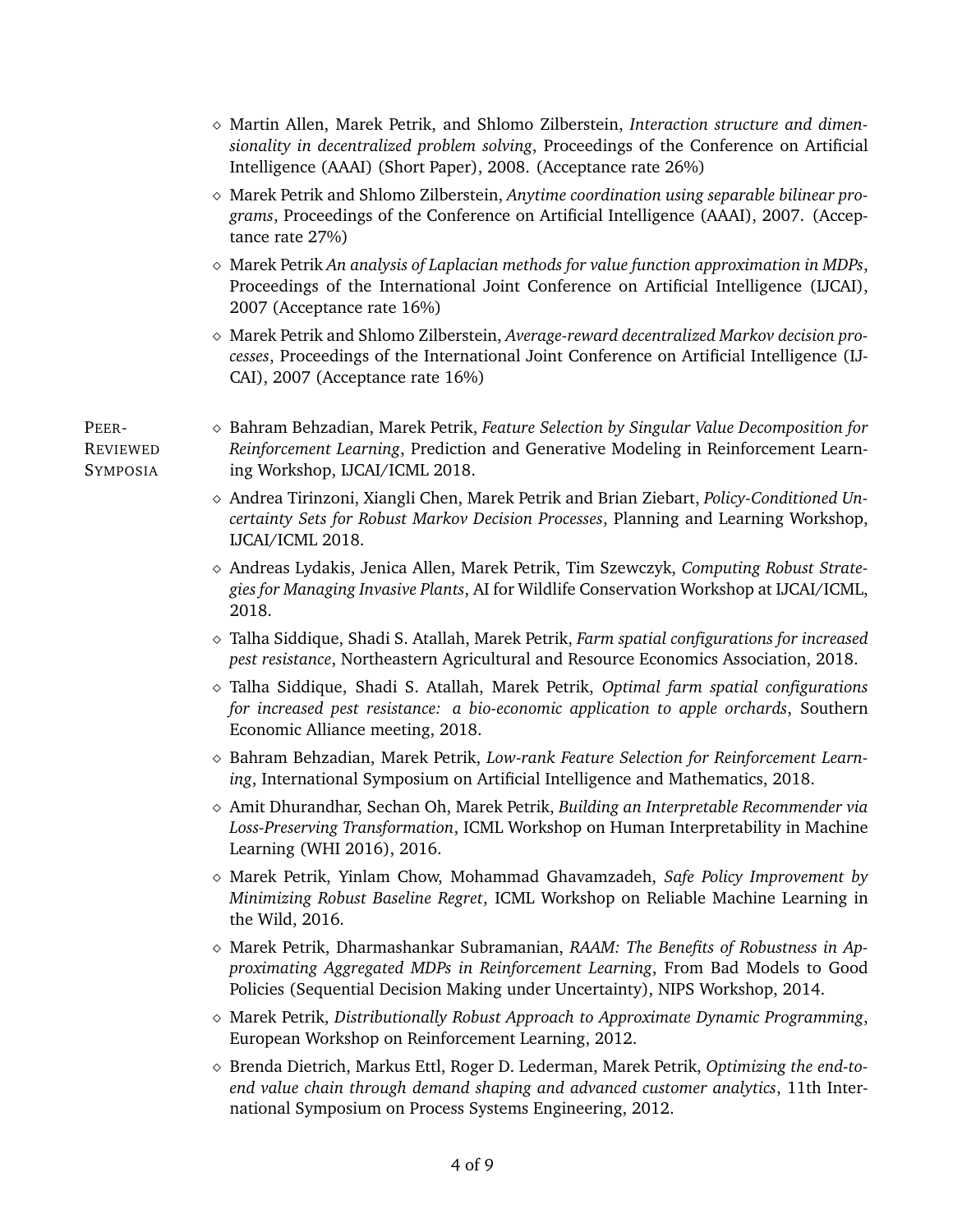|                                | $\diamond$ Marek Petrik, Robust Approximate Optimization for Large Scale Planning Problems. AAAI<br>Doctoral Consortium, Pasadena, CA, 2009.                                                                                                  |
|--------------------------------|-----------------------------------------------------------------------------------------------------------------------------------------------------------------------------------------------------------------------------------------------|
|                                | $\diamond$ Marek Petrik and Shlomo Zilberstein, A Successive approximation algorithm for coordi-<br>nation problems. In Proceedings of the International Symposium on Artificial Intelli-<br>gence and Mathematics, Fort Lauderdale, FL, 2008 |
|                                | $\diamond$ Marek Petrik and Shlomo Zilberstein, Learning static parallel portfolios of algorithms. In<br>Proceedings of the International Symposium on Artificial Intelligence and Mathematics,<br>Fort Lauderdale, FL, 2006.                 |
|                                | $\diamond$ Marek Petrik, Statistically optimal combination of algorithms. In Proceedings of the In-<br>ternational Conference on Current Trends in Theory and Practice of Computer Science<br>(SOFSEM), 2005.                                 |
| <b>BOOK</b><br><b>CHAPTERS</b> | $\diamond$ Marek Petrik and Shlomo Zilberstein, Learning Feature-Based Heuristic Functions. In Y.<br>Hamadi, E. Monfroy, and F. Saubion (Eds.), Autonomous Search, Springer, June, 2011.                                                      |
| <b>INVITED</b>                 | $\diamond$ Marek Petrik, Using Prior Knowledge in Reinforcement Learning, Imperial College, 2018.                                                                                                                                             |
| TALKS &                        | $\diamond$ Marek Petrik, Robust Reinforcement Learning, Oracle Research, 2017.                                                                                                                                                                |
| PRESENTATIONS                  | $\diamond$ Marek Petrik, Robust Reinforcement Learning, Lehigh University, 2017.                                                                                                                                                              |
|                                | $\diamond$ Marek Petrik, Mohammad Ghavamzadeh, Yinlam Chow, Computing Safe Policies with<br>Inaccurate Models, SIAM Conference on Optimization, 2017.                                                                                         |
|                                | $\diamond$ Marek Petrik, Mohammad Ghavamzadeh, Yinlam Chow, Computing Safe Policies with<br>Inaccurate Models, Data Learning and Inference (DALI), 2016.                                                                                      |
|                                | ◇ Marek Petrik, Ronny Luss, Rajesh Ravi, Markus Ettl, Strategic Interpretable Online Rec-<br>ommendations, NIPS eCommerce workshop 2015.                                                                                                      |
|                                | $\diamond$ Marek Petrik, Threshold Policies for Energy Arbitrage, INFORMS Annual Meeting, 2015.                                                                                                                                               |
|                                | $\diamond$ Marek Petrik, Robust Approximate Dynamic Programming, INFORMS Annual Meeting,<br>2015.                                                                                                                                             |
|                                | $\diamond$ Marek Petrik, Benefits of Robust Optimization, University of Massachusetts, Amherst,<br>2015.                                                                                                                                      |
|                                | $\diamond$ Stephen Becker, Marek Petrik, Ban Kawas, Karthikeyan N. Ramamurthy, Robust Com-<br>pressed Least Squares Regression, Out of the Box: Robustness in High Dimension, NIPS<br>Workshop, 2014.                                         |
|                                | $\diamond$ Marek Petrik, Dharmashankar Subramanian, Using Robustness in Approximate Dynamic<br>Programming, INFORMS Annual Meeting, 2014.                                                                                                     |
|                                | $\diamond$ Marek Petrik, Using Robust Optimization for Solving Large Data-driven Problems, CS<br>Colloquium, University of Colorado, Boulder, 2014.                                                                                           |
|                                | $\diamond$ Marek Petrik, Using Robustness in Value Function Approximation, Modeling and Opti-<br>mization: Theory and Applications (MOPTA), 2014                                                                                              |
|                                | $\diamond$ Marek Petrik, Distributionally Robust Approach to Approximate Dynamic Programming,<br>OR & OM Seminar, Tepper School of Business, Carnegie Mellon University, 2012                                                                 |
|                                | $\diamond$ Marek Petrik, Dharmashankar Subramanian, Feature Selection in Linear Dynamical Sys-<br>tems, INFORMS Annual Meeting, 2012                                                                                                          |
|                                |                                                                                                                                                                                                                                               |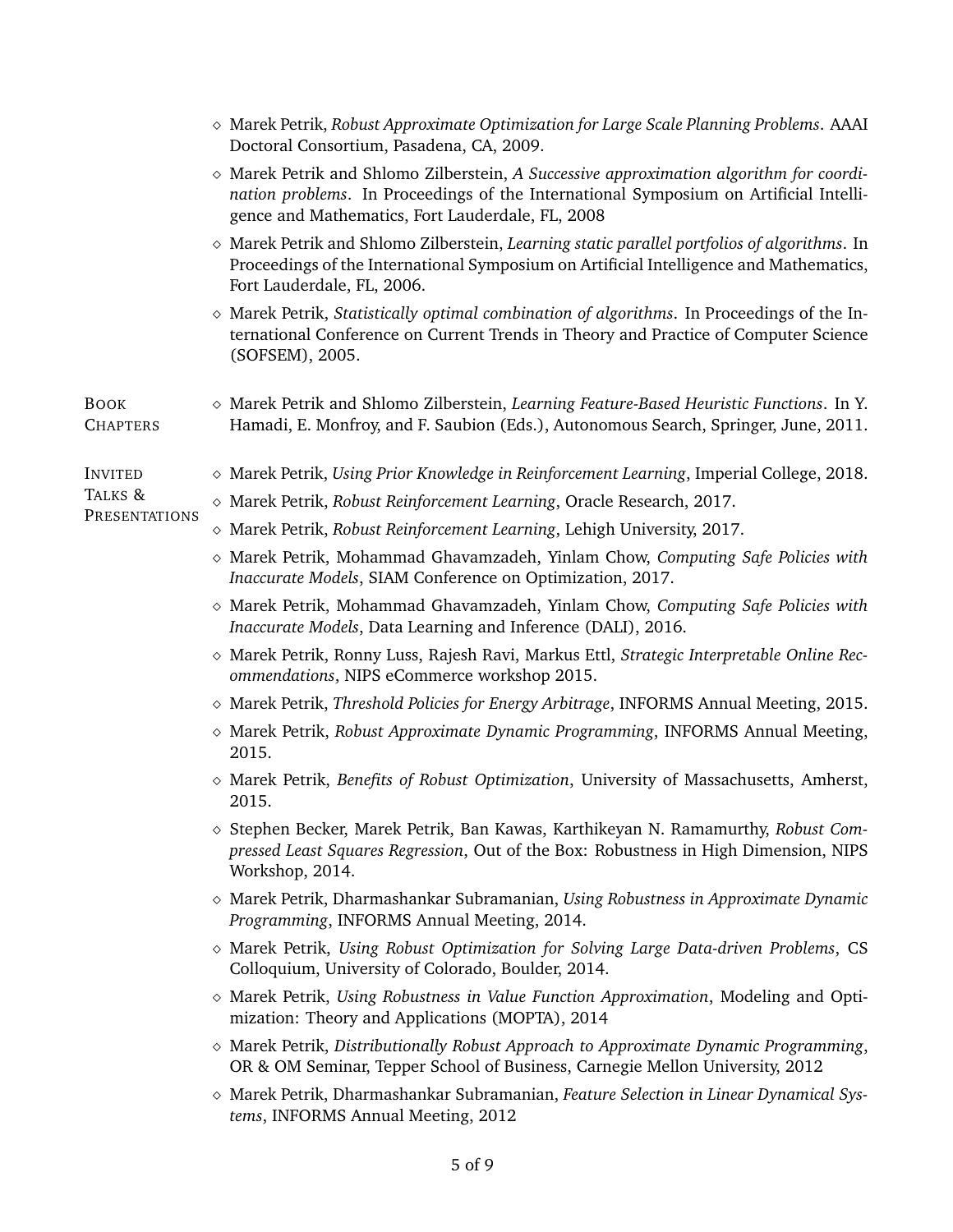- Marek Petrik, *Distributionally Robust Approach to Approximate Dynamic Programming*, INFORMS Annual Meeting, 2011
- Marek Petrik, Dharmashankar Subramanian, *Risk Sensitive Resource Management in Dynamic Settings*, INFORMS Annual Meeting, 2011
- Dan Iancu, Marek Petrik, Dharmashankar Subramanian, Pu Huang, *The Price of Dynamic Inconsistency for Distortion Risk Measures*, INFORMS Annual Meeting 2011
- Marek Petrik, *Optimization-based Methods for Approximate Dynamic Programming*, IN-FORMS Annual Meeting, 2010.
- Marek Petrik, *Approximate Dynamic Programming for Resource Management*, IBM T.J. Watson Research Center, 2010
- Marek Petrik, *Approximate Dynamic Programming for Resource Management*, Robotics Institute, Carnegie-Mellon University, 2010
- Marek Petrik and Shlomo Zilberstein, *Value Function Approximation for Reservoir Management*, 2nd International Conference on Computational Sustainability, 2010
- Marek Petrik and Shlomo Zilberstein, *Blood Inventory Management Using Approximate Linear Programming Marek Petrik and Shlomo Zilberstein*. Presented at INFORMS Computing Society Meeting, Charleston, SC, 2009
- Marek Petrik and Shlomo Zilberstein, *Constraint Relaxation in Approximate Linear Programs*. Dagstuhl Seminar 09181: "Sampling-based Optimization", Dagstuhl, Germany, 2009
- $\Diamond$  Marek Petrik, *Aggregation in MDPs: Policy iteration and linear programming. Presented* at New England Student Colloquium on Artificial Intelligence, 2007.
- Marek Petrik, Shlomo Zilberstein, *Coordination in multi-agent systems*. Presented at MAIA research group in INRIA 2007.
- Marek Petrik *Basis construction using Krylov method*. Presented at TAM 2006, Bratislava, Slovakia.
- Marek Petrik, *Knowledge representation for expert systems*. Presented at International Conference for Undergraduate and Graduate Students of Applied Mathematics 2004.
- 
- TECHNICAL  $\diamond$  Stephen Becker, Ban Kawas, Marek Petrik, Karthikeyan N. Ramamurthy, *Robust Partially*-REPORTS *Compressed Least-Squares*, arXiv:1510.04905, 2015.
	- Yinlam Chow, Marek Petrik, Mohammad Ghavamzadeh, *Robust Policy Optimization with Baseline Guarantees*, arXiv:1506.04514, 2015.
	- Pu Huang, Dan Iancu, Marek Petrik, Dharmashankar Subramanian, *The Price of Dynamic Inconsistency for Distortion Risk Measures*, arXiv 2011.
	- $\Diamond$  Marek Petrik and Shlomo Zilberstein, Global Optimization for Value Function Approximation, arXiv 2010.
	- Marek Petrik, Gavin Taylor, Ron Parr, and Shlomo Zilberstein, *Feature selection using regularization in approximate linear programs for Markov decision processes*, arXiv 1005.1860.
	- Marek Petrik and Shlomo Zilberstein, *Robust Value Function Approximation Using Bilinear Programming*. University of Massachusetts Technical Report UM-CS-2009-052, 2009.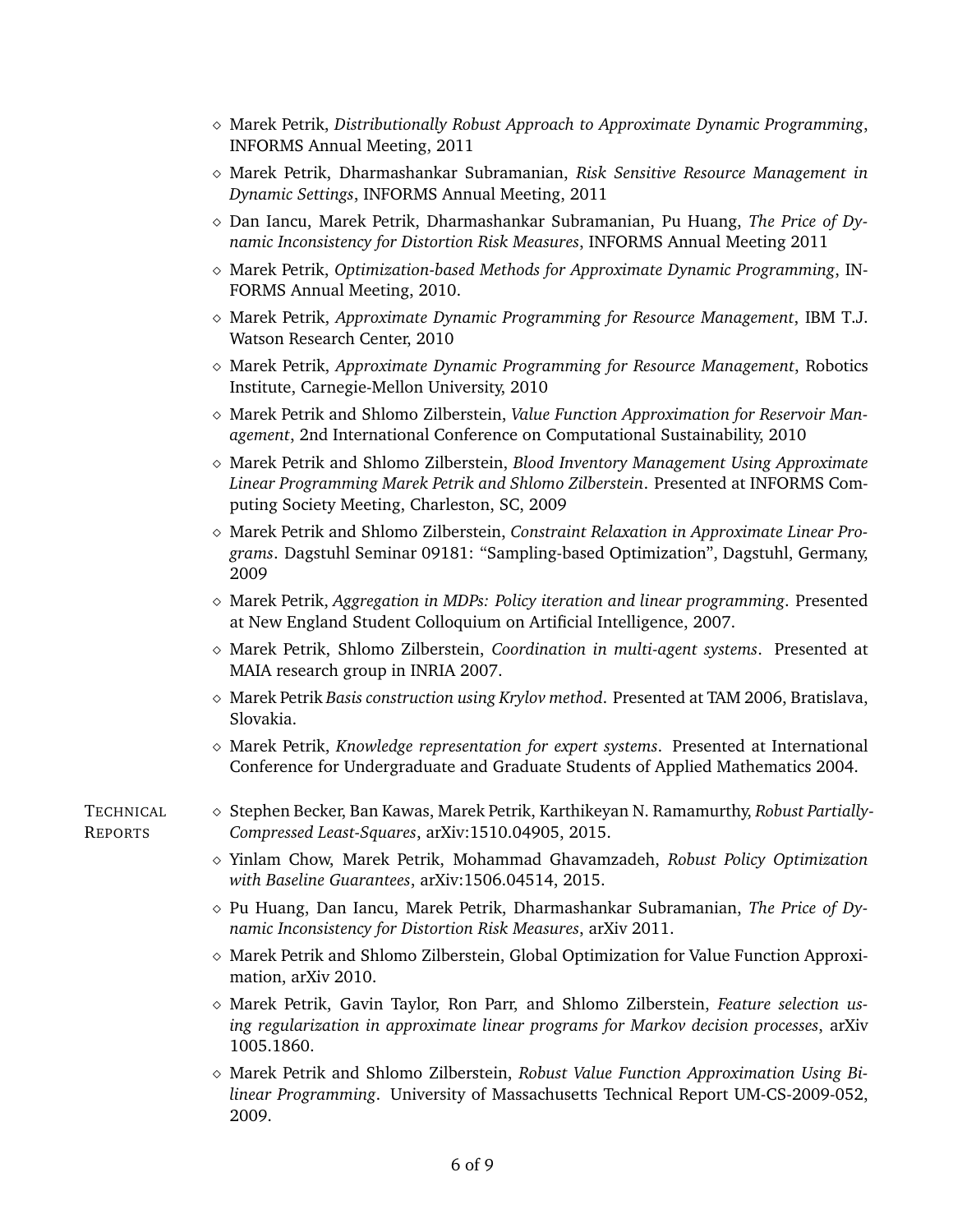|                                  | $\diamond$ Martin Allen, Marek Petrik, and Shlomo Zilberstein, Interaction Structure and Dimen-<br>sionality Reduction in Decentralized MDPs. University of Massachusetts Technical Report<br>UM-CS-2008-11, 2008. |  |  |
|----------------------------------|--------------------------------------------------------------------------------------------------------------------------------------------------------------------------------------------------------------------|--|--|
| <b>FUNDING</b>                   | $\diamond$ NSF RI 1815275: Robust Reinforcement Learning Using Bayesian Models, 2018–2021,<br>$$437,753.$ (PI)                                                                                                     |  |  |
|                                  | $\diamond$ NSF III 1717368: Robust Reinforcement Learning for Invasive Species Management,<br>2017-2020, \$497, 335. (PI, co-PI: Jenica Allen)                                                                     |  |  |
|                                  | $\diamond$ IBM Faculty Award 2017, \$30,000                                                                                                                                                                        |  |  |
|                                  | ◇ Served on 2 NSF CISE panels, 2017                                                                                                                                                                                |  |  |
|                                  | ◇ Co-authored a funded AFOSR proposal "Adaptive Optimization Techniques for Large-<br>Scale Stochastic Planning", FA9550-08-1-0171                                                                                 |  |  |
| AWARDS                           | $\diamond$ IBM Faculty Award, 2017                                                                                                                                                                                 |  |  |
|                                  | ◇ (Co-author) Best Student Paper Award, UAI 2015                                                                                                                                                                   |  |  |
|                                  | ◇ IBM Research Division Award, "DataCenter Risk Resiliency Rationalization Analysis",<br>2013                                                                                                                      |  |  |
|                                  | $\diamond$ IBM First Patent Application Invention Achievement Award, "Robust Inventory Man-<br>agement in Multi-Stage Inventory Networks with Demand Shocks", 2012                                                 |  |  |
|                                  | $\diamond$ Awarded Graduate School Fellowship, University of Massachusetts Amherst, 2008-<br>2009                                                                                                                  |  |  |
|                                  | $\diamond$ Passed portfolio (Ph.D. candidacy exam) with distinction, University of Massachusetts<br>Amherst 2008                                                                                                   |  |  |
|                                  | $\diamond$ Received: "Outstanding Synthesis Project" award for "A linear programming approach<br>to bounds and basis construction for Markov decision processes", 2007-2008                                        |  |  |
|                                  | $\circ$ 2nd Place in Tetris Domain in Reinforcement Learning Competition 2008 (with Jeff<br>Johns and Colin Barringer)                                                                                             |  |  |
|                                  | $\diamond$ Invited to Dagstuhl seminar 09181: "Sampling-based Optimization"                                                                                                                                        |  |  |
|                                  | $\diamond$ Final Round of Microsoft Fellowship 2007/2008                                                                                                                                                           |  |  |
| PROGRAMMING<br><b>EXPERIENCE</b> | $\diamond$ Python, C/C++, R, F#, Java, Scala, C#, Matlab, SQL, GDAL, Stan, WinBugs                                                                                                                                 |  |  |
| PROFESSIONAL                     | ◇ Local (co)chair of ICML 2016                                                                                                                                                                                     |  |  |
| <b>SERVICE</b>                   | $\diamond$ Journal Reviewing                                                                                                                                                                                       |  |  |
|                                  | · SIAM Journal on Optimization 2016, 2017                                                                                                                                                                          |  |  |
|                                  | · Machine Learning 2016, 2017                                                                                                                                                                                      |  |  |
|                                  | Mathematics of Operations Research 2012-2016                                                                                                                                                                       |  |  |
|                                  | Operations Research 2013-2018                                                                                                                                                                                      |  |  |
|                                  | · Journal of Artificial Intelligence Research 2008-2018                                                                                                                                                            |  |  |
|                                  | · Artificial Intelligence 2017                                                                                                                                                                                     |  |  |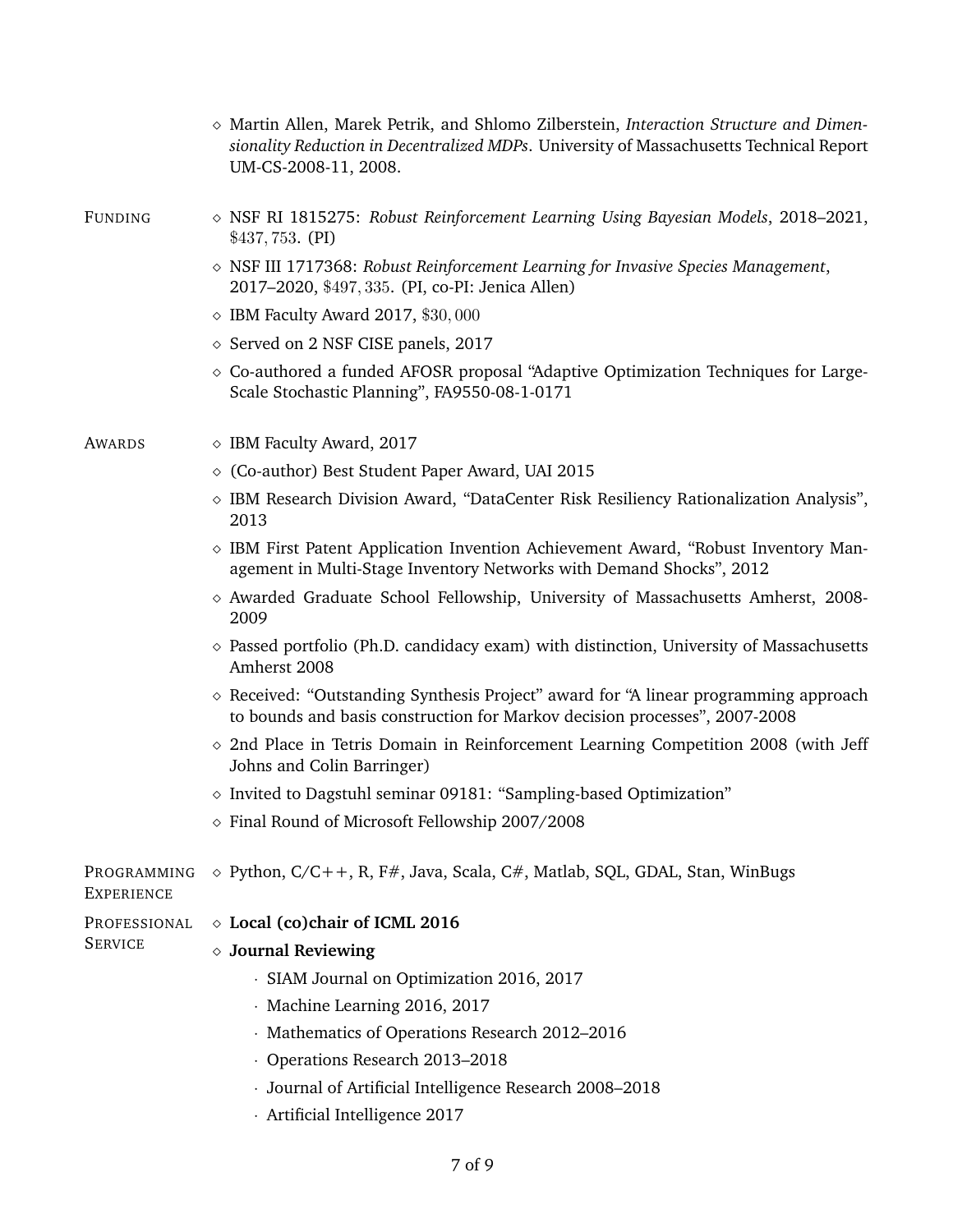- · Journal of Machine Learning Research 2010–2016
- · European Journal of Operations Research 2017
- · Computational Optimization and Applications 2017
- · AdHoc Networks Journal 2015
- · A Quarterly Journal of Operations Research 2015
- · Information Processing Letters 2011
- · International Journal of Approximate Reasoning 2011
- · Journal of Autonomous Agents and Multi-Agent Systems 2007–2010
- · IEEE Transactions on Automatic Control 2009–2010, 2016–2017
- · Annals of Mathematics and Artificial Intelligence 2006, 2010
- · Applied Stochastic Models in Business and Industry 2015

### **Senior Program Committee of Conferences**

- · International Joint Conference on Artificial Intelligence (IJCAI) 2018
- · Conference on Artificial Intelligence (AAAI) 2019

## **Program Committee of Conferences**

- · International Conference on Machine Learning (ICML) 2011–2015, 2017, 2018
- · Advances in Neural Information Processing Systems (NIPS) 2011–2017
- · Conference on Artificial Intelligence (AAAI) 2008, 2012–2018
- · International Conference on Automated Planning and Scheduling (ICAPS) 2017, 2018
- · Uncertainty in Artificial Intelligence (UAI) 2010, 2013–2016
- · Conference on Knowledge Discovery and Data Mining (KDD) 2016
- · International Conference on Acoustics, Speech and Signal Processing (ICASSP) 2016
- · Artificial Intelligence and Statistics (AI-STATS) 2011, 2012, 2016, 2017, 2018, 2019
- · International Symposium on Artificial Intelligence and Mathematics 2011
- · International Joint Conference on Artificial Intelligence (IJCAI) 2009, 2011, 2013, 2016, 2018
- · Autonomous Agents and Multiagent Systems (AAMAS) 2010, 2016, 2017

### **Conference Reviewing**

- · Neural Information Processing Systems (NIPS) 2018
- · North–East Student Colloquium on Artificial Intelligence (NESCAI) 2010
- · International Conference on Automated Planning and Scheduling (ICAPS) 2007– 2009
- · National Conference on Artificial Intelligence (AAAI) 2006
- · International Symposium on Artificial Intelligence and Mathematics 2006
- **Panels and Reviewing**